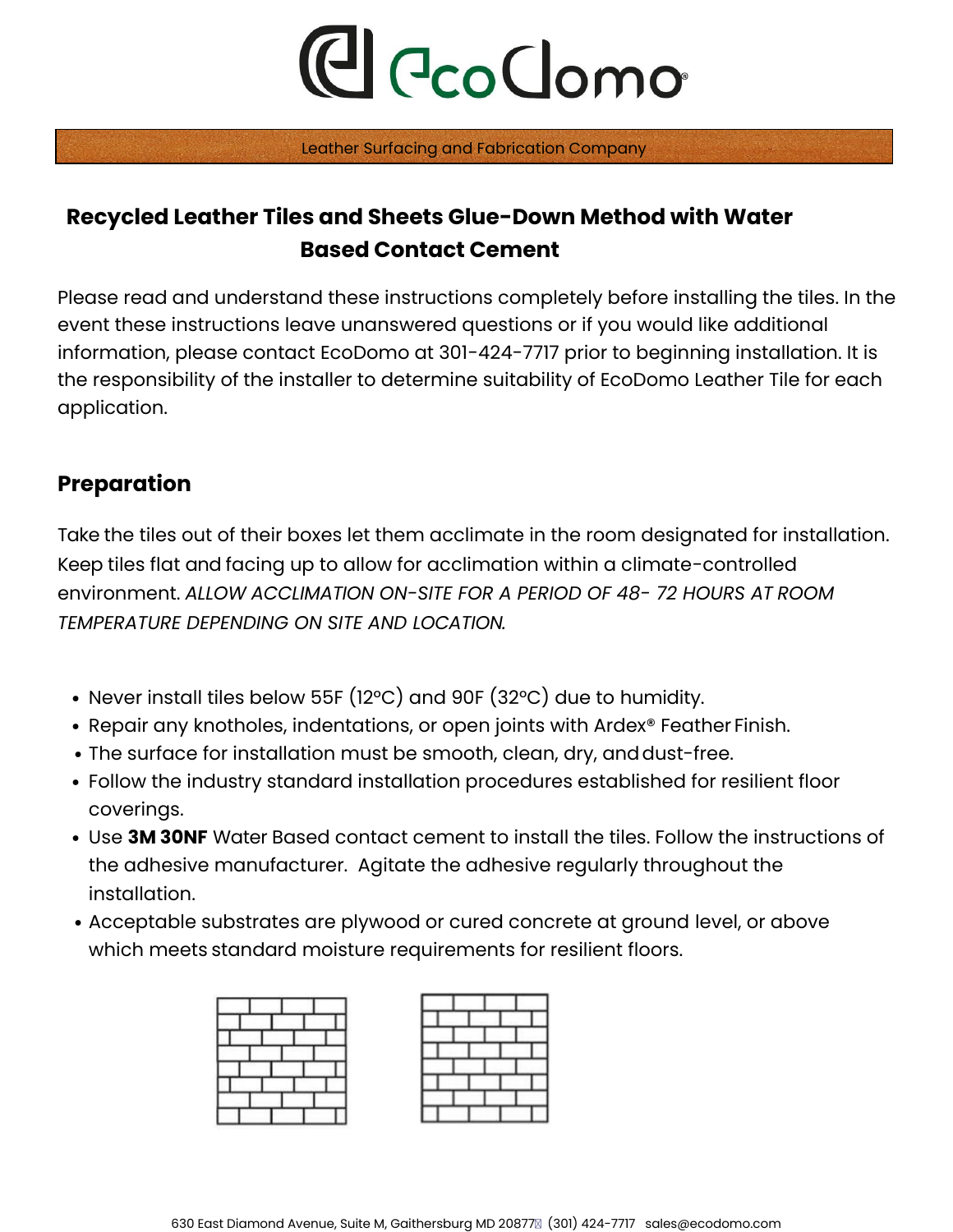Leather Surfacing and Fabrication Company

#### **Installation and Lay Up**

Installation of the tiles in an off-set, brick pattern is recommended for floors and walls.

#### **Additional Information**

- Application for walls is possible on plywood, concrete and PRIMED drywall.
- Drywall must be primed with a water-based paint or sealer preferably in a matching color to the tiles.
- Floors may also be primed with a water-based stain or sealer preferably of a matching color to the tiles.

### **Apply First Coat of Adhesive**

Apply the **adhesive 3M 30NF** with a paint roller or brush on the floor & the tiles.

- Use a paint roller with a medium nap or a paint brush for the tiles.
- Apply adhesive over the chalk lines.
- Adhesive will dry clear.

#### **Apply Second Coat of Adhesive**

Apply a second coat of adhesive on the floor & the tiles & let it dry.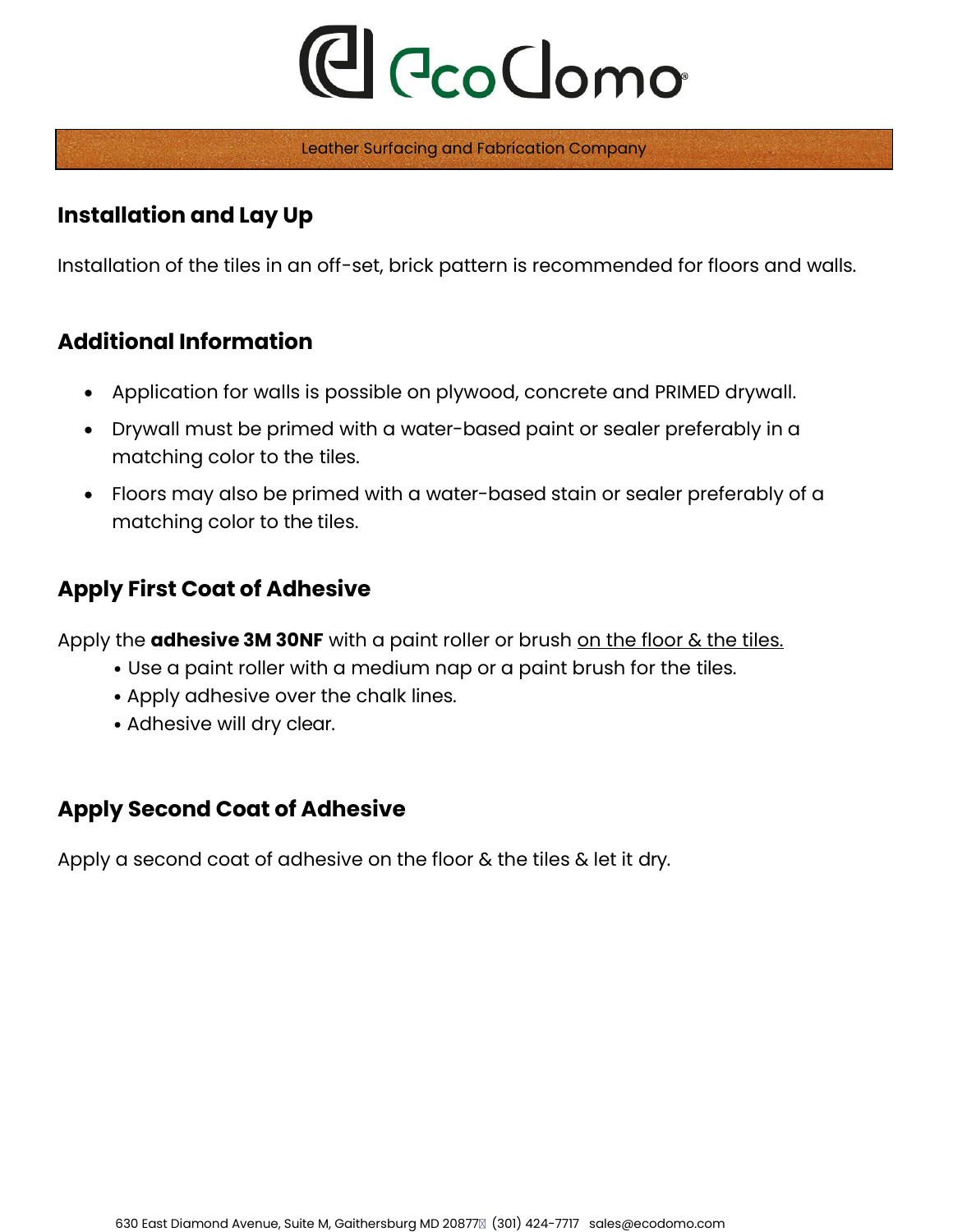Leather Surfacing and Fabrication Company

#### **Install the Tiles**

- Line up the tile to the chalk line.
- Tiles will grab instantly the substrate.
- Apply pressure on the tile with a 1.5" 2" J-Roller
- Solid contact at the corners and edges is essential for a successful long-term installation.
- Once the first tile is in place, align the next tile to the edges of the first. Continue in the same fashionas above.
- Always apply pressure on each tile, with attention to the seams and corners.
- Apply additional pressure by rolling the floor with a 125-pound roller.

### **No additional finish is required on floors or walls. Floors can we walked on immediately after installation. Wait 48 hours prior to damp moping as needed.**

Keep HVAC systems set at 70F (21C) and 35%-55% relative humidity. A humidifier may be required in the winter months to prevent movement and ensure shrinkage remains at a minimum.

**NOTE: EcoDomo makes no warranty or guarantee of the quality of work performed by a selected installer. EcoDomo disclaims all liability for imperfect installation of its product. This warranty does not cover material with visible defects once they are installed in error. EcoDomo declines responsibility for failure resulting from or connected with subfloor or job-site damage or deficiencies. A deviation from the instructions voids any responsibility of EcoDomo**.

### **Additional General Installation Instructions Applicable to Any**

### **Resilient Floors as Stated by the Resilient Floor Covering Institute (RFCI)**

EcoDomo leather tiles, like wood, bamboo, and cork absorb moisture and need to acclimate to their surrounding environment prior to installation. A professional installer with experience with cork, hardwood or linoleum flooring is recommended to install leather flooring.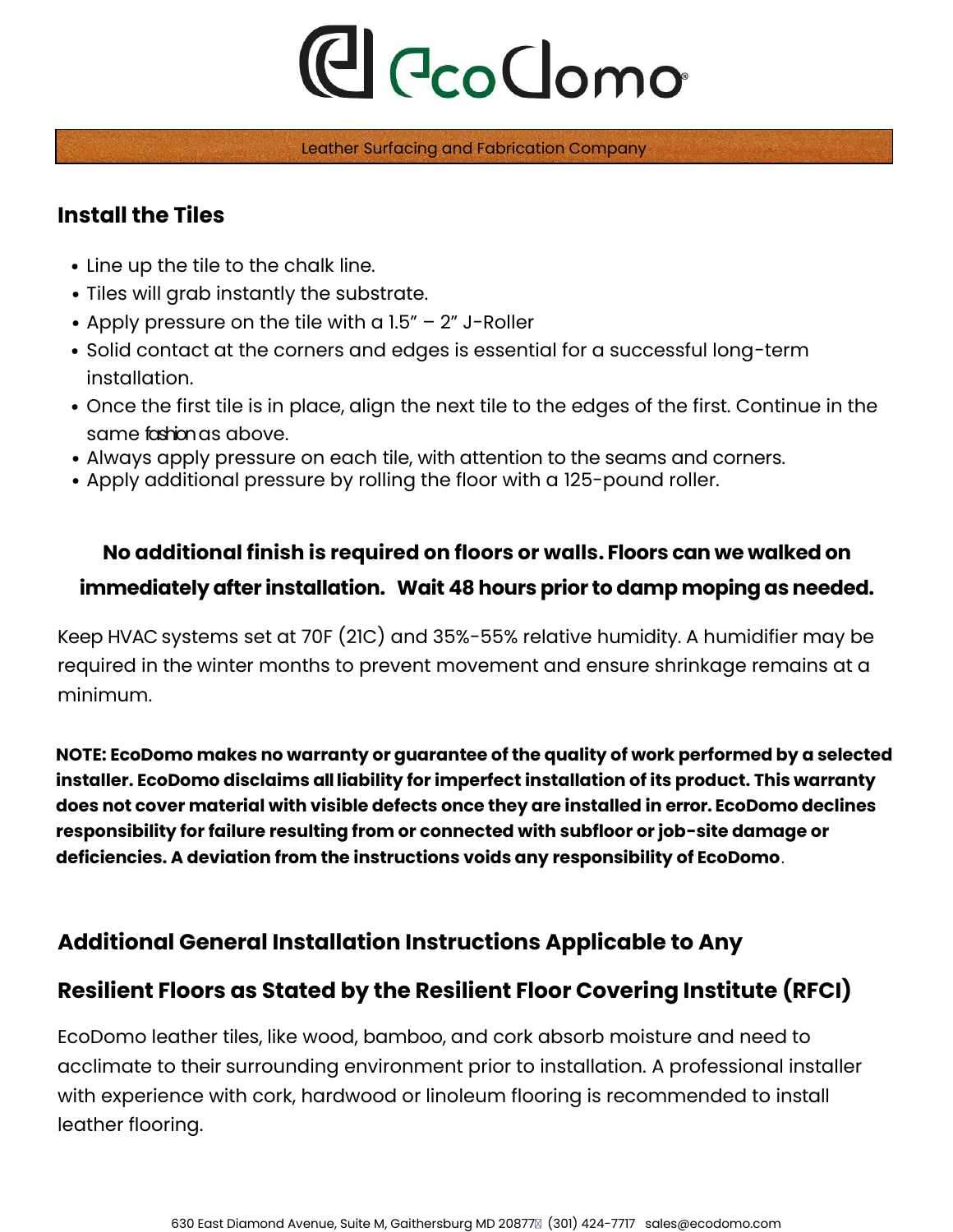Leather Surfacing and Fabrication Company

## **I. General Site Conditions:**

- When flooring is ordered, 5% must be added to the actual square footage needed for cutting and other waste factors (10% for diagonal installations). Inspection of all flooring should be done prior to installation. Carefully examine flooring for color, finish and quality before installing it. If material is not acceptable, do not install it and contact the sellerimmediately.
- Prior to installation of any flooring product, the installer must determine that the job-site environment and the sub-surfaces involved meet or exceed all applicable standards. Recommendations of the construction and materials industries, as well as local codes,must be followed. These instructions recommend that the construction and subfloor be clean,dry, stiff, structurally sound and flat. The manufacturer declines any responsibility for job failure resulting from, or associated with, subfloor and substrates or job-site environmental deficiencies.

## **II. Preparation**

- Handle and unload with care. Store in a dry place, being sure to provide at least a four-inch air space under cartons which are stored upon—on-grade concrete floors. Flooring should not be delivered until the building has been enclosed with windows, doors are in place, and cement work, plastering and all other—wet work is completed and dry. Acclimate as directed prior to installation. This must be done in the environment in which it is expected to perform prior to installation.
- Basements and crawl spaces must be dry and well ventilated.
- Echelon leather glue-down flooring may be installed on- or above-grade level. Do not install in full bathrooms.